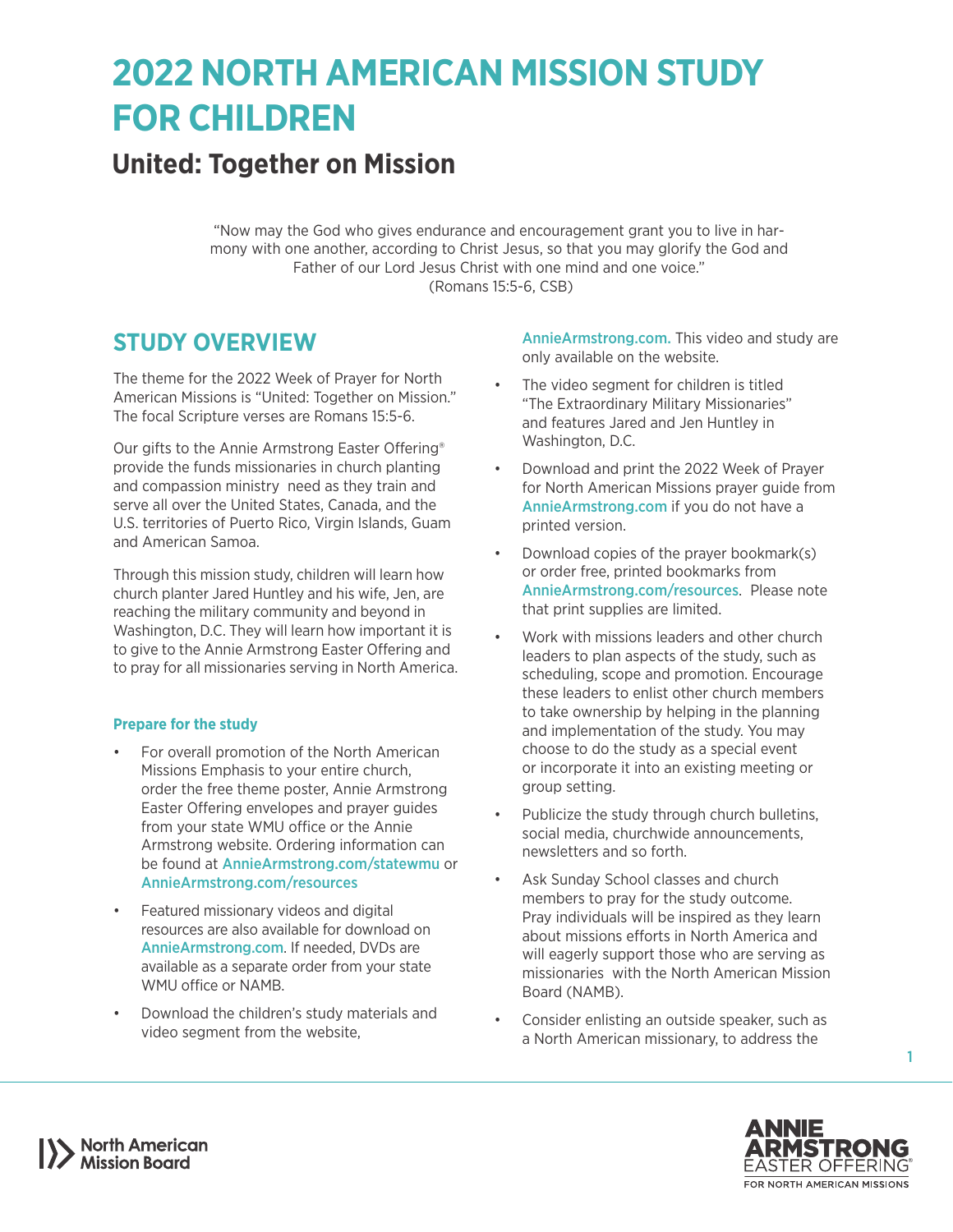church before beginning the study or as part of it. For assistance, you can make a request at [namb.net/contact/request-a-speaker](https://www.namb.net/contact/request-a-speaker) 

*Note: For more missionary stories and North American missions news, check out the Annie Armstrong Easter Offering Facebook page at*  [facebook.com/aaeo.sbc](http://facebook.com/aaeo.sbc)*.*

#### **Prepare for the Lesson**

- Ensure you are equipped to show the featured video and that you have previewed it with the equipment and in the setting in which you will be showing it. If you don't have a way to show the video, you can tell the children about the missionaries in the story provided in the lesson plan.
- Read through the lesson plan and become familiar with it.
- Acquire a map of the United States. Display it in a prominent place.
- Purchase six pieces of posterboard for use in the missionary story section of the lesson.
- Purchase several large hula hoops for the game Hula Hoop Group.
- Acquire cones or other items to create an obstacle course for use in the game Hula Hoop Group.
- Write Romans 15:5-6 on a whiteboard or on posterboard.
- Decorate the room with missions items to enhance the learning experience.
- Make a copy of the word search activities at the back of the lesson plan for each child.
- Provide a pencil for each child.
- Make one copy of the word search solution(s) for yourself.

#### **Arrival**

As the children arrive, allow them to work one of the word search activities found at the back of the lesson until all the children have arrived. Help those who need it.

#### **Welcome**

After all the children have arrived, welcome them to the mission study. Introduce yourself and your helpers. Explain that they will be learning about

missionaries Jared and Jen Huntley who live and serve in Washington, D.C.

Show them where Washington, D.C., is on the map of the United States.

Jared Huntley was once a soldier in the U.S. Army, so he has a heart for people serving in the military. He knows how lonely it can feel to be far from friends and family, as people serving can be deployed to anywhere in the world.

Jared and Jen planted Pillar Church in Washington, D.C., near Marine Barracks Washington so Marines living in Washington, D.C., can have a church family. Jared and Jen are part of a church planting movement to plant churches near military installations all over the world. The goal is big, but they know that through Jesus' provision and Christians working together in unity, it can be accomplished.

*Transition to the missionary video.*

#### **Children's Video and Discussion (10–15 minutes)**

#### The Extraordinary Military Missionaries

*Note: If you aren't able to show the video from*  [anniearmstrong.com](http://anniearmstrong.com)*, use the story option provided.*

#### *Items needed:*

- ❏ 6 sheets of posterboard or paper
- ❏ Marker
- ❏ Story or video provided

#### Before the Lesson

Using the marker, write the following six words, one per sheet, on the paper or posterboard: brokenness, relationship, Pillar Church, Praetorian Project, family and dinners. The children will be listening for these words as they watch the video or listen to the story.

#### *To learn more about the Praetorian Project, go to*  [praetorianproject.org](http://praetorianproject.org)*.*

#### Lesson

Seat the children and prepare to show the video or tell the story about Jared Huntley who planted Pillar Church in Washington, D.C. Pillar Church is part of the North American Mission Board's Praetorian Project. The aim of this project is to



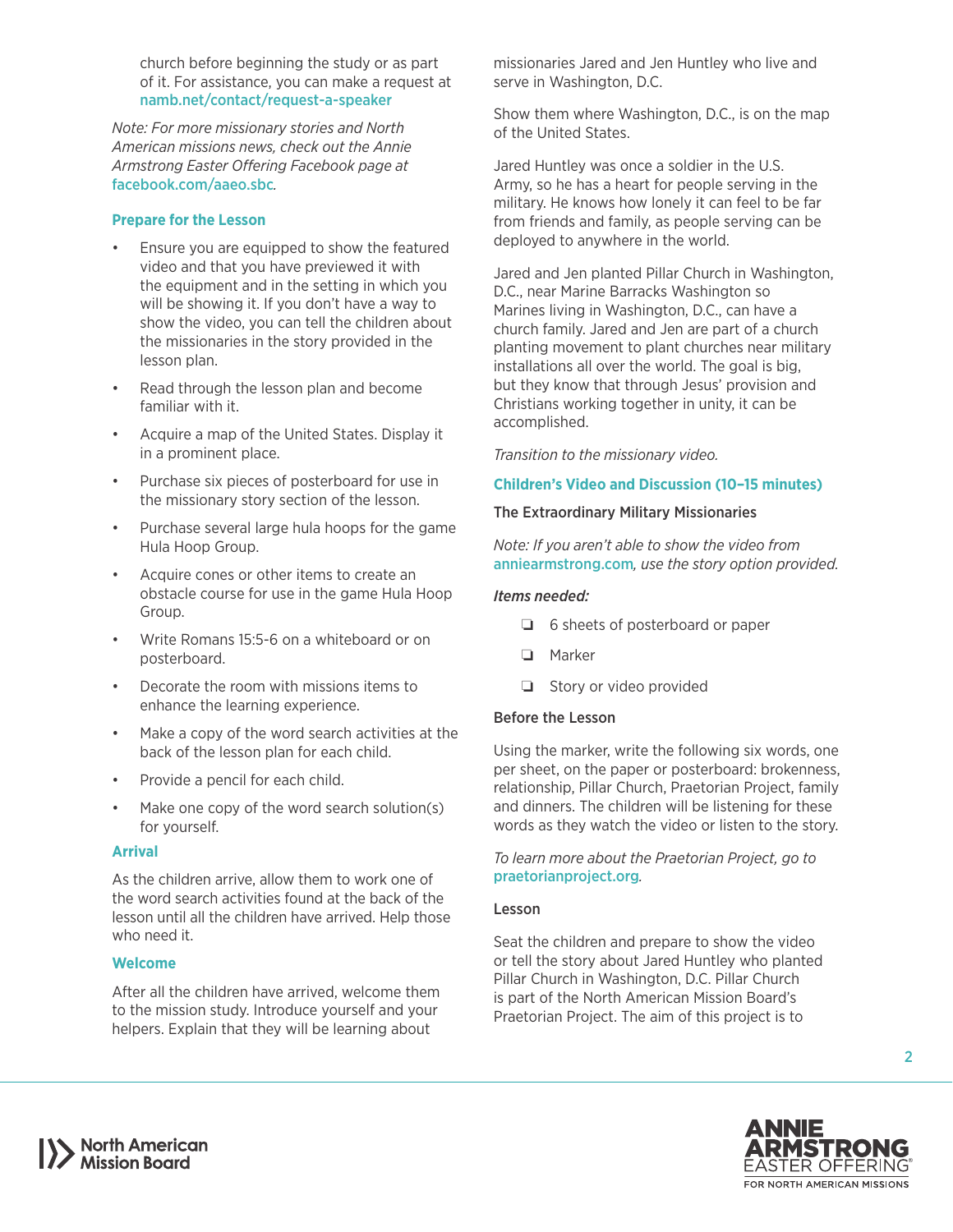plant churches near military installations around the world to gather both military personnel and civilians together as a church family. Pillar Church is located near Marine Barracks Washington.

Ask the children if any of them has a family member actively serving in the Army, Navy, Marines or other branch of military service. If yes, let the child talk a little about that/those family member(s).

Go on to explain that soldiers, sailors, Marines and their families move around a lot. That kind of life can be very hard and lonely. They miss the closeness of family members and longtime friends. So, Jared Huntley and his wife, Jen , planted Pillar Church near a Marine barracks in Washington, D.C., so military service personnel and civilians—people who are not soldiers—could hear the gospel of Jesus, worship God and serve together as a church family.

Select five children to hold the word signs in a place where everyone can see. Talk a little about what each word means.

Instruct the children to quietly raise their hands when they hear one of the words in either the video or the story. Show the video or tell the story below.

*We consider people who are serving in the military to be heroes because they often risk their lives to keep us and our country safe and free from enemies who want to do us harm. They sacrifice a lot for us, such as time with family and friends, and they enter dangerous situations where they can be hurt or killed.*

*Missionary Jared Huntley was once a soldier in the United States Army, so he knows what it's like to be both a soldier and a regular person like us. He knows there is a lot of brokenness and a lot of spiritual need among military personnel. He knows that what everyone is searching for and what everyone needs is a relationship with God. That's why he became a church planting missionary when he got out of the Army.*

*Jared and his wife, Jen, started a new church in Washington, D.C., called Pillar Church. Pillar Church is part of something called the Praetorian Project.* 

*Jared says, "The name Praetorian Project comes from Philippians chapter one. While Paul was in prison, he wrote that the entire Praetorian guard had come to know he was in prison for Christ, and he was able to share the gospel with them." The Praetorian guard were the Roman soldiers who were guarding him.*

*Through the Praetorian Project, missionaries plant churches near military bases around the world. Jared and Jen planted Pillar Church near Marine Barracks Washington. They wanted Marines who were far from home and regular people to hear the gospel and worship God together as a church family, so they invited Marines over for dinners with chicken casseroles, fresh vegetables, and chocolate cake just like they might get if they were home.* 

*The dinners led to conversations about Jesus and now, when members of the military are sent to Washington, D.C., Pillar Church is there waiting for them. That's a big deal for two reasons.*

*Jared says, "It can be hard on the entire family moving around from place to place during deployments. If there is a Pillar Church wherever they go, they can plug in right away and have a place to call home. And, as they are moved from place to place, they can take the gospel with them."*

*So, when we give to the Annie Armstrong Easter Offering, we are not only sending Jared and Jen out to start one church in Washington, D.C., we are sending them and then they are sending more and more missionaries all over the world. That is the power of working together in unity.*

*Jesus wants us to go and make disciples of all the nations of the world. One way to do that is through service members and their families.*

Make sure the children understand what they have just heard. When God's people work together toward the main goal of helping people have a relationship with Jesus, then they will tell more people and they in turn will tell more people. We can do that better when we work together as a team.

*Transition to the game Hula Hoop Group.*

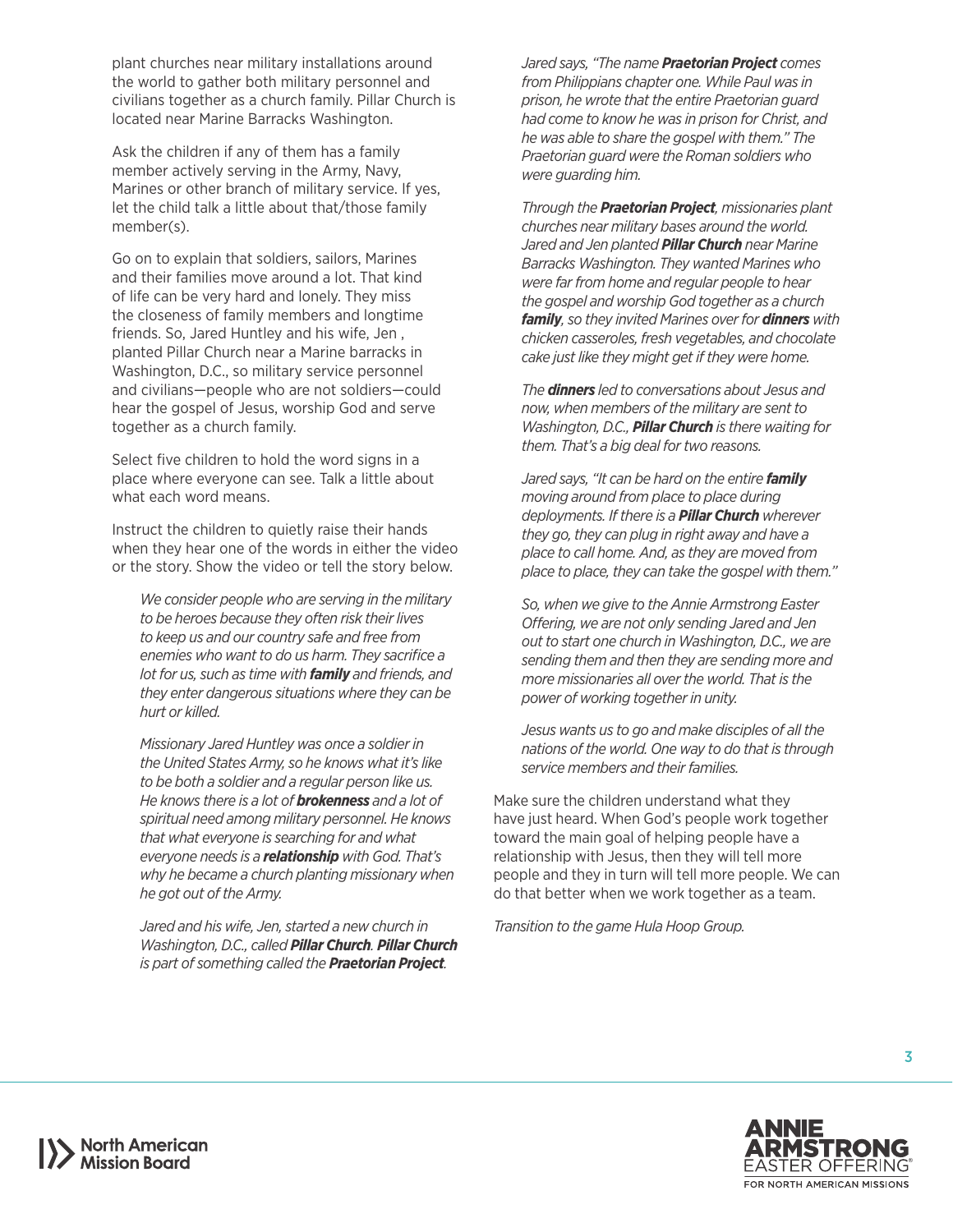#### **Hula Hoop Group (15-20 minutes)**

#### *Items Needed:*

- ❏ Hula Hoops
- ❏ Cones or other items to create an obstacle course
- ❏ A timer or stopwatch (or phone app)

#### Goal

Children will understand as they play this game the importance of working together as a team to accomplish a goal. The goal in this case is to start a church where one doesn't exist. They will have to work together within a hula hoop to navigate through obstacles that might stand in the way of starting a new church.

#### Prepare

Set up the obstacle course, adjusting the difficulty to suit the ages of the kids in your group. Use chairs, cones, or even just sheets of paper on the floor. Whatever is available. Leave plenty of space between the obstacles for the hula hoops to pass.

Name the starting point "No Church." Name the finish line "New Church."

Attach names to some of the obstacles or things that might stand in the way of getting the new church planted. Suggestions are on the list below. Add all you can think of.

- No money
- No helpers
- No place to meet
- Opposition from area leaders
- No equipment
- No musical instruments
- Getting people to come

#### Play

If you named the obstacles, briefly talk about the named obstacles and possible solutions to the problems. For instance, giving to the Annie Armstrong Easter Offering and gaining supporting partners could help with lack of funding and equipment.

Put three or four kids together in a hula hoop. Their goal is to navigate the obstacle course together. To successfully do this, they must cooperate and work together as one.

They are competing against the clock and the time of the other teams.

Time each team. The winning team gets to name the new church!

#### **Bible Lesson (15 minutes)**

#### Loaves and Fishes (Mark 6:30-44)

Through the story of more than 5,000 people being fully fed from five barley loaves and two fish, children will learn that Jesus provides, and His people work together to carry out the work of planting His church.

One of Jesus' goals was to train the twelve apostles to start His Church. The story of the feeding of the 5,000 is an illustration of Jesus's provision and the apostles working together to accomplish His will. Jesus abundantly provided, and the apostles worked together to feed all the people.

Read the story from Mark 6:30-44. Discuss the following points.

- We bring what we have, though it's not enough to accomplish the goal by itself.
- Jesus miraculously multiplies it.
- We work together in harmony.
- The goal is accomplished.

Talk about how our gifts and efforts alone can accomplish some things, but miraculous things happen when we depend on God to multiply our resources and work together to accomplish the goal.

Miraculous things can happen in North America when we pool our resources by giving to the Annie Armstrong Easter Offering.

*Transition to the prayer activity.*

#### **Prayer Activity (5–10 minutes)**

Remind the children that it is important to pray for our missionaries in North America. Using the prayer guide you downloaded or ordered, read the missionary prayer requests one at a time, inviting

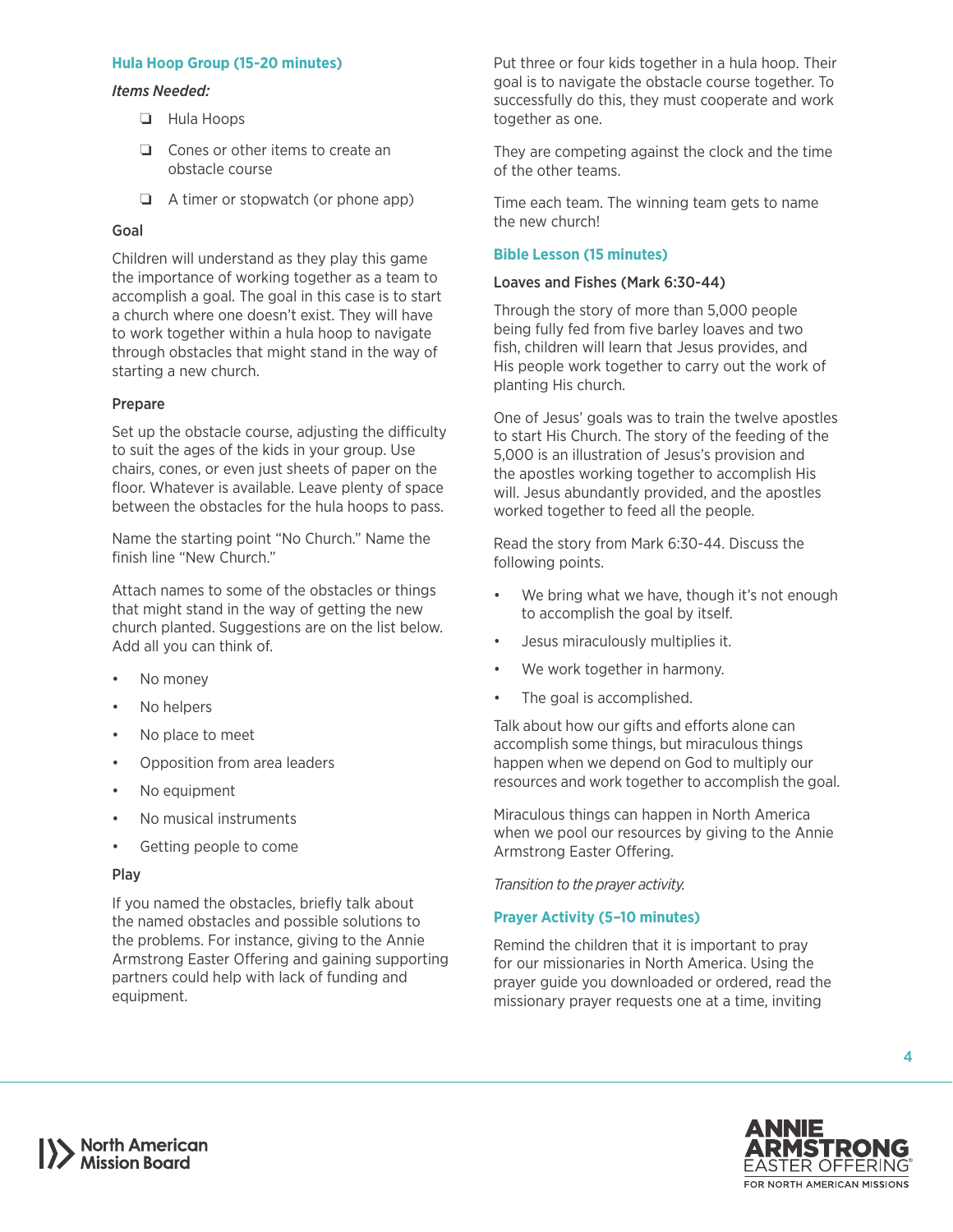the children to pray aloud for each missionary couple's requests.

If the children don't wish to pray aloud, they can pray silently. Distribute the bookmarks to remind the children to pray for missionaries often.

Invite the children to also pray that many people will give to the Annie Armstrong Easter Offering so missionaries will have what they need to bring many people to Jesus. Encourage the children to give as well. Have offering envelopes handy.

When we give to the Annie Armstrong Easter Offering, it helps missionaries who have limited resources to do more. It allows them to impact their communities.

#### **Closing**

While the children wait for their parents, they may run through the obstacle course again or work one of the word searches.

You can also offer a snack at this time.



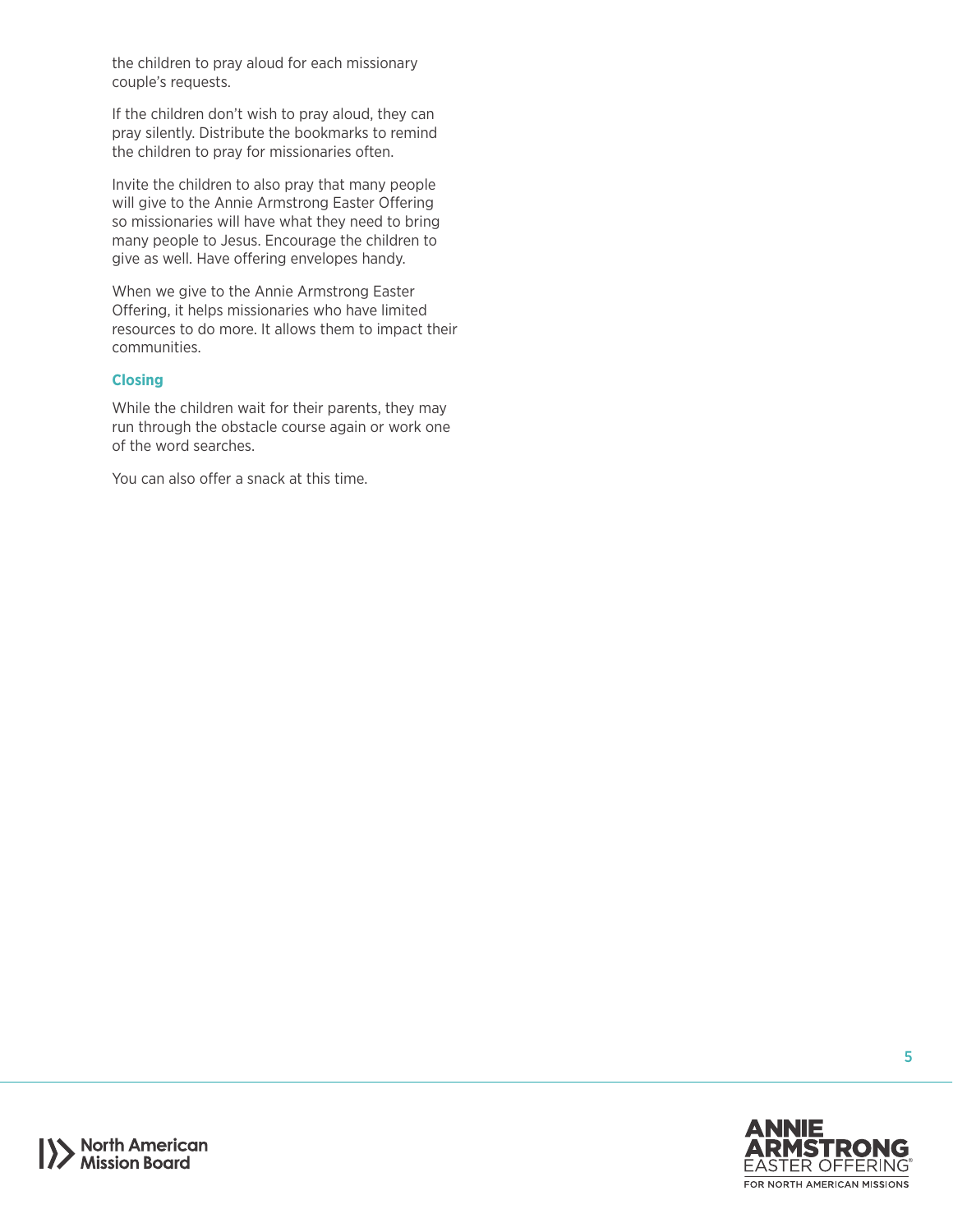## **CHILDREN'S ACTIVITY: WORD SEARCH**

Find and circle the words from the word bank below.

| $\times$ | $\circ$      |              |              |        | F F E R I N G G R P |              |              |                 |              | $\mathbb{R}$ | M              |
|----------|--------------|--------------|--------------|--------|---------------------|--------------|--------------|-----------------|--------------|--------------|----------------|
| Н        | M            | N U          |              |        | P C T P             |              | X M          | $O$ $F$         |              | $\mathbf{I}$ | $\overline{1}$ |
| D        | R            | G            |              |        | OSPEL               |              | J E S        |                 | U            | S            | S              |
| O        | $\mathsf{N}$ | $\mathsf{C}$ | H            | $\cup$ | R C H M             |              | $\Box$ W T   |                 |              | U            | S              |
| K        | M            | $\perp$      | J            |        | C S I Y I           |              | $\mathsf{A}$ | X O             |              | R            | $\mathbf{I}$   |
| N        | $\circ$      |              | R T          |        | H A M E R I         |              |              | $\mathsf{C}$    | $\mathsf{A}$ | U            | $\circ$        |
| P        | R            |              |              |        | A Y E R J U O L     |              |              |                 | M V          | Ε            | $\mathsf{N}$   |
| E.       | $\mathsf{Q}$ |              |              |        | K C S Z F A O L     |              |              |                 | $O$ $Q$      | R            | <sub>S</sub>   |
| X        | $\times$     | $O$ $C$      |              |        | P B W C C W V       |              |              |                 | $\forall$    | $\mathsf{F}$ | $\mathsf{C}$   |
| M        | B            | H.           | $\circ$      |        | P T B I             |              | B L          | $E -$           | G            | $\mathsf{Q}$ | Н              |
| $\times$ | $\cup$       | S            | S M          |        | $\vert$ S S         | $\mathbb{R}$ | $\circ$      | N               | A            | R            | Y              |
| A        | $\mathsf{N}$ | N            | $\mathbf{L}$ |        | E A R M S           |              | T            | $R_{\parallel}$ | $\circ$      | $\mathsf{N}$ | G              |
|          |              |              |              |        |                     |              |              |                 |              |              |                |
| $\times$ | $\vee$       |              | S O          |        | E T S W D E         |              |              | D               | Ε            | P            | B              |

| <b>Word Bank</b> |                      |
|------------------|----------------------|
| ANNIE ARMSTRONG  | MISSIONARY           |
| <b>BIBLE</b>     | <b>MISSIONS</b>      |
| <b>CHURCH</b>    | <b>NORTH AMERICA</b> |
| <b>GOSPEL</b>    | OFFERING             |
| <b>JESUS</b>     | <b>PRAYFR</b>        |

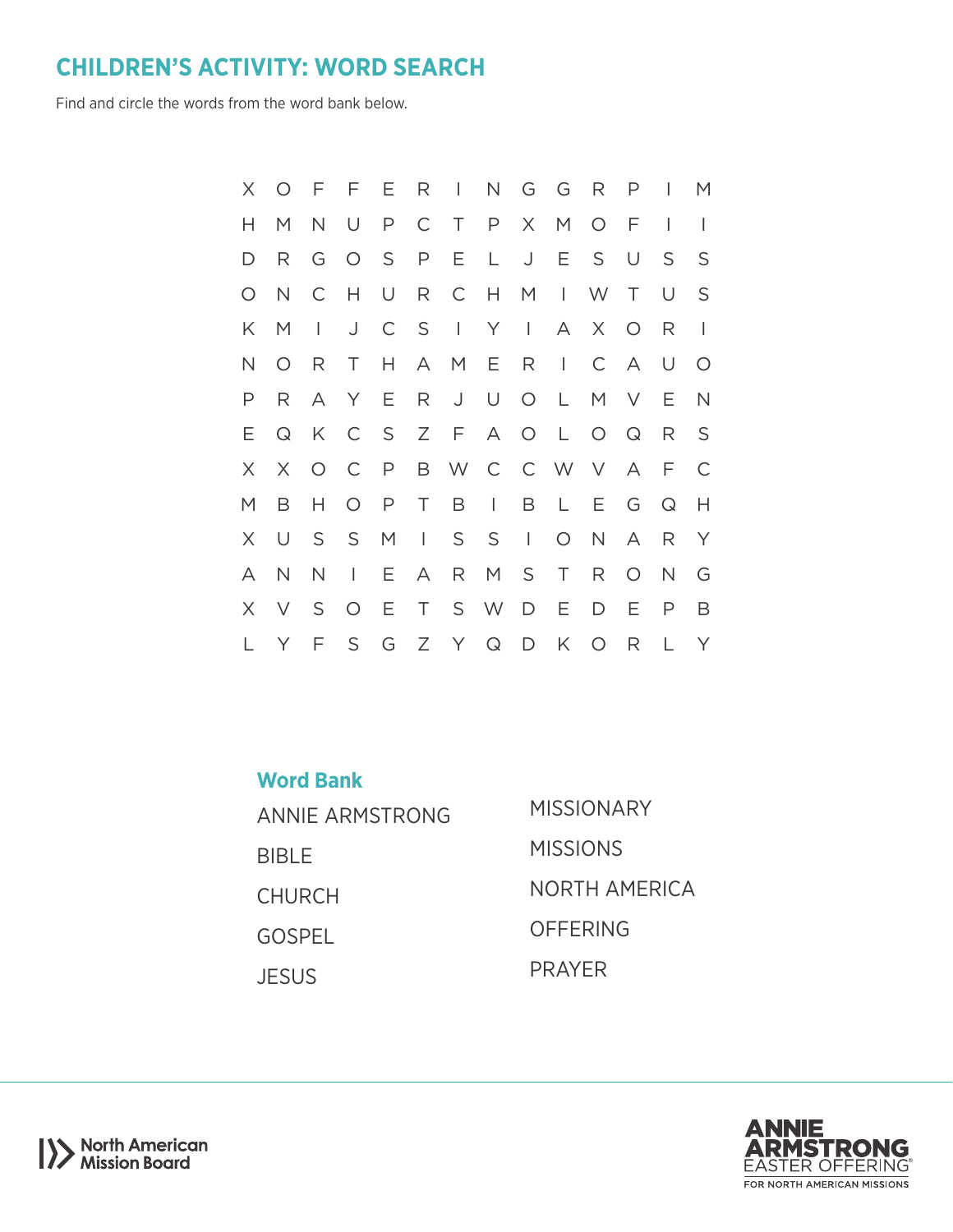### **WORD SEARCH SOLUTION**





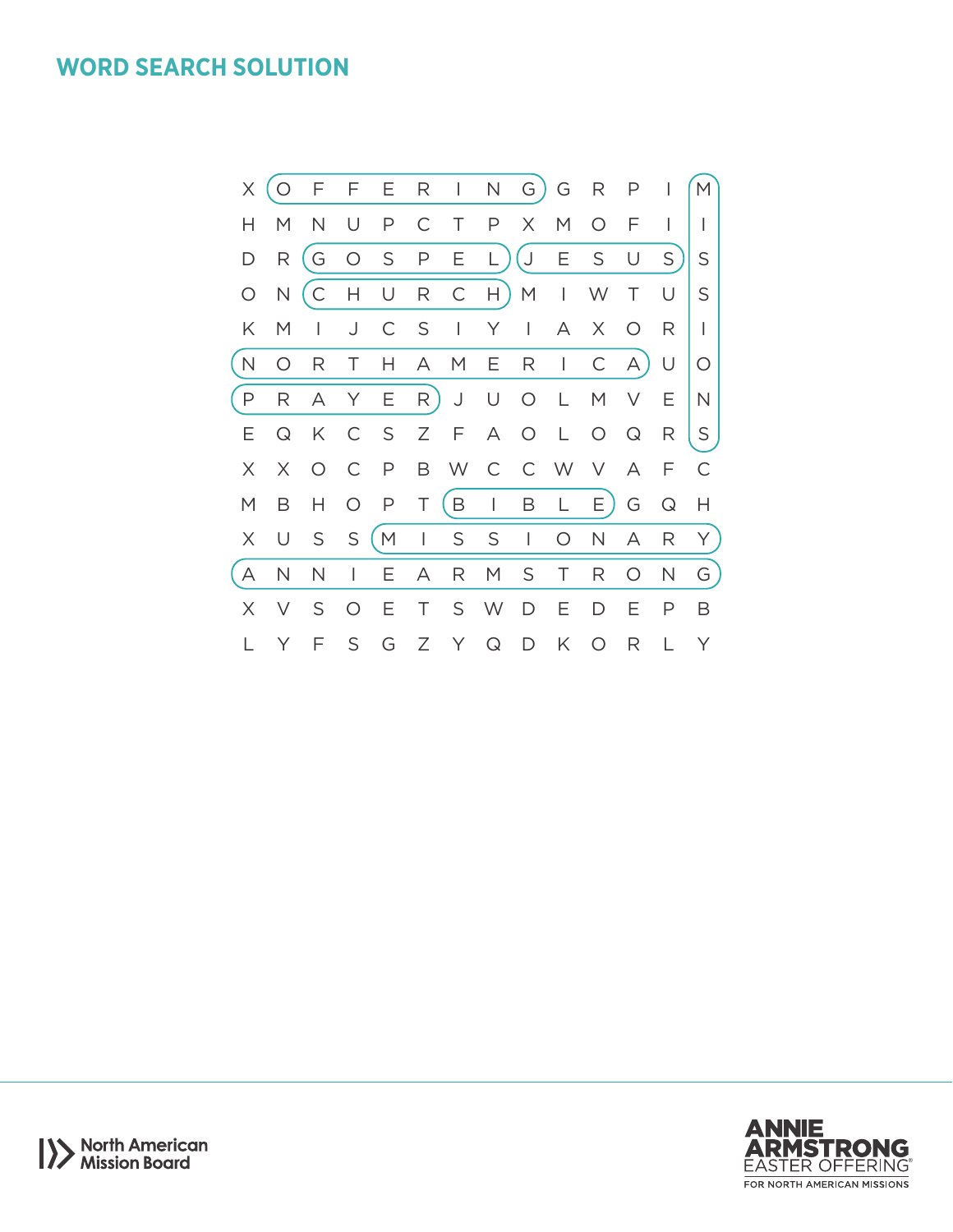# **CHILDREN'S ACTIVITY: UNITY WORD SEARCH**

Jesus is happy when all His followers work together in unity and harmony. When we work and give together as a team, we can better accomplish the goal of helping people become followers of Christ and be saved. Working with partners helps us have success.

Find the words from the word bank hidden in the word search below. Work with a partner to solve the puzzle faster.

| J            | Н            | U         |              |                 |     |          | G H A P P Y |          |                     |             | X G O A   |              |                          | L W                      |
|--------------|--------------|-----------|--------------|-----------------|-----|----------|-------------|----------|---------------------|-------------|-----------|--------------|--------------------------|--------------------------|
| V            | $\mathsf{F}$ | P         |              | R T H           |     |          |             |          | M D S G G C G       |             |           |              | $\overline{\phantom{a}}$ | N                        |
| D            | X.           | $\forall$ |              |                 |     |          |             |          | Y W J N O U O S     |             | A         | $-E$         | B                        | B                        |
| Α            | J            | U         |              | A E             |     |          |             |          | X G L E C D         |             | $\forall$ | R            | U                        | R                        |
| M            | M            | $\perp$   | S            | $\mathbb{C}$    |     | $S \mid$ | Y           | $\sim 1$ | A                   |             | X O       | $\vee$       | $\overline{\phantom{a}}$ | E                        |
| L            | P            | U         | $\top$       | H               |     |          |             |          | AMERI               |             | C A U     |              | Ε                        | G                        |
| Y            | S            | Н.        | $\mathsf{A}$ | $R_{\parallel}$ |     |          |             |          | M O N Y L           | P.          | V E       |              | $\mathsf{N}$             | D                        |
| E.           | $\Omega$     | K         |              |                 |     |          |             |          | C S W S A O L       |             | A Q       | R            | S                        | Y                        |
| Τ            | $\times$     |           |              |                 |     |          |             |          | O C O U W C C W R A |             |           | $-F$         | G                        | $\Box$                   |
| F            | B            | Н         | $R_{\perp}$  |                 |     |          |             |          | C T B U N I         | T           | Y         | $\mathsf{Q}$ | $\perp$                  | W                        |
| $\circ$      | U            | K         |              |                 |     |          | C M I S S I |          | $\circ$             | $N_{\odot}$ | A         | R            | $\vee$                   | $\overline{\phantom{a}}$ |
| H            | $\mathsf{N}$ | E         | $\mathbb{R}$ |                 | E T |          |             |          | E A M T E O N       |             |           |              | Ε                        | D                        |
| $\mathsf{N}$ | S            | S O       |              | E.              |     |          |             |          | T S W D E R         |             | E         | $\mathsf{P}$ | B                        | Ε                        |
| S            | T            |           |              |                 |     |          |             |          | O G E T H E R K O   |             | R         | L            | Y                        | E                        |

### **Word Bank**

| TEAM           | GOAL           |
|----------------|----------------|
| UNITY          | <b>JESUS</b>   |
| TOGETHER       | <b>SAVED</b>   |
| <b>HARMONY</b> | <b>HAPPY</b>   |
| WORK           | <b>SUCCESS</b> |
| <b>GIVE</b>    | <b>PARTNER</b> |